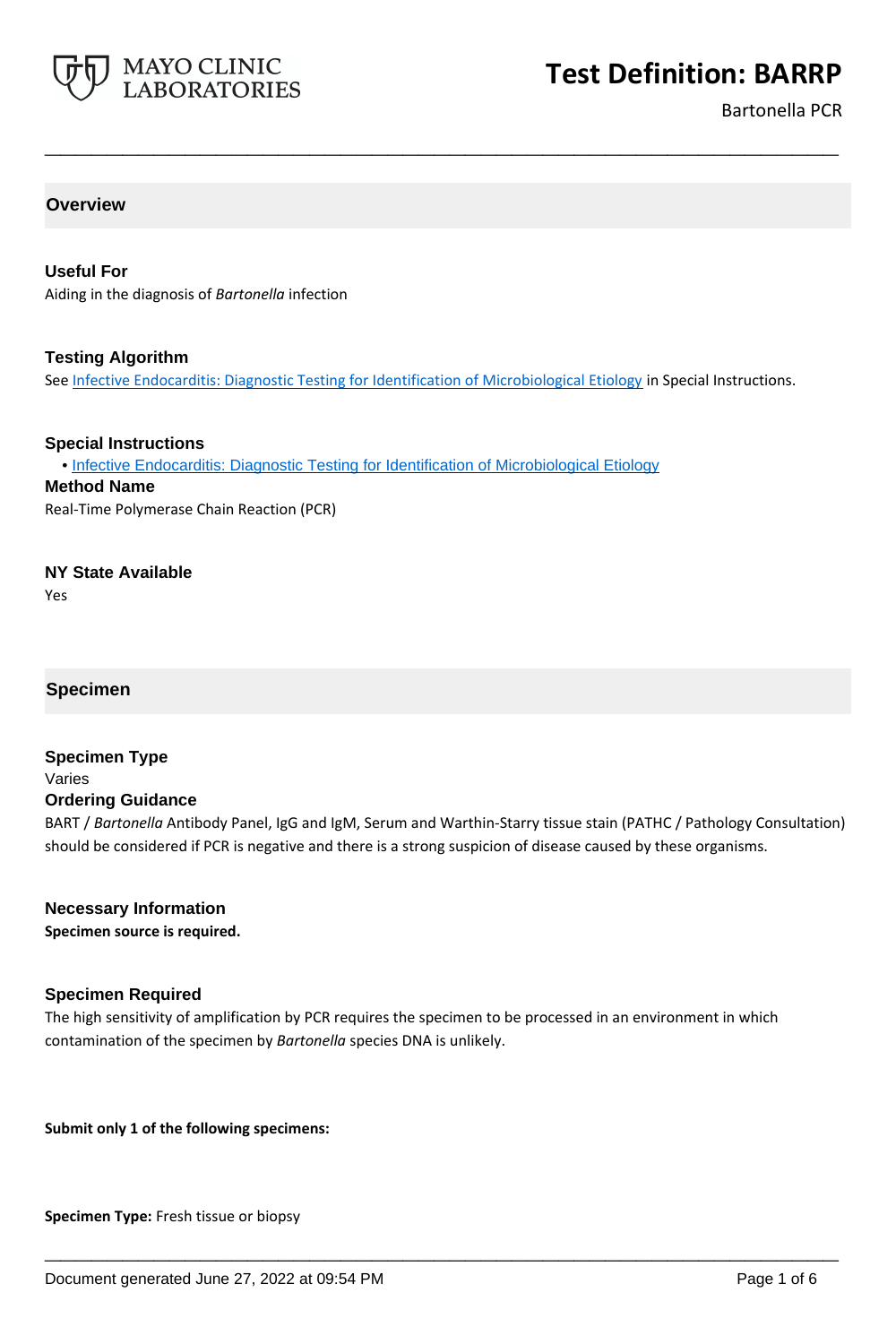

Bartonella PCR

**Sources:** Heart valve, liver, lymph node, spleen, or skin tissue papule/lesion/nodule

**Container/Tube:** Sterile container

**Specimen Volume:** Entire collection or 5 mm(3) - approximately the size of a pencil eraser

**\_\_\_\_\_\_\_\_\_\_\_\_\_\_\_\_\_\_\_\_\_\_\_\_\_\_\_\_\_\_\_\_\_\_\_\_\_\_\_\_\_\_\_\_\_\_\_\_\_\_\_**

#### **Collection Instructions:**

- 1. Collect fresh tissue specimen.
- 2. Submit tissue only, do not add fluid to tissue.
- 3. Refrigerate or freeze specimen.

**Specimen Stability Information:** Refrigerated (preferred) <7 days/ Frozen <7 days

#### **PreferredParaffin-embedded tissue block:**

**Supplies:** Tissue Block Container (T553)

**Specimen Type:** Formalin-fixed, paraffin-embedded tissue block (FFPE)

**Sources:** Heart valve, liver, lymph node, spleen, or skin tissue papule/lesion/nodule

**Container/Tube:** Tissue block

**Collection Instructions:** Submit a formalin-fixed, paraffin-embedded tissue block to be cut and returned.

**Specimen Stability Information:** Ambient (preferred)/Refrigerated

#### **Acceptable: Paraffin-embedded tissue block:**

**Specimen Type:** Formalin-fixed, paraffin-embedded tissue block (FFPE)

**Sources:** Heart valve, liver, lymph node, spleen, or skin tissue papule/lesion/nodule

**Container/Tube:** Sterile container for each individual cut section (scroll).

**Collection Instructions:** Perform microtomy and prepare five separate 10-micron sections. **Each section (scroll) must be placed in a separate sterile container for submission.**

**\_\_\_\_\_\_\_\_\_\_\_\_\_\_\_\_\_\_\_\_\_\_\_\_\_\_\_\_\_\_\_\_\_\_\_\_\_\_\_\_\_\_\_\_\_\_\_\_\_\_\_**

**Specimen Stability Information:** Ambient (preferred)/Refrigerated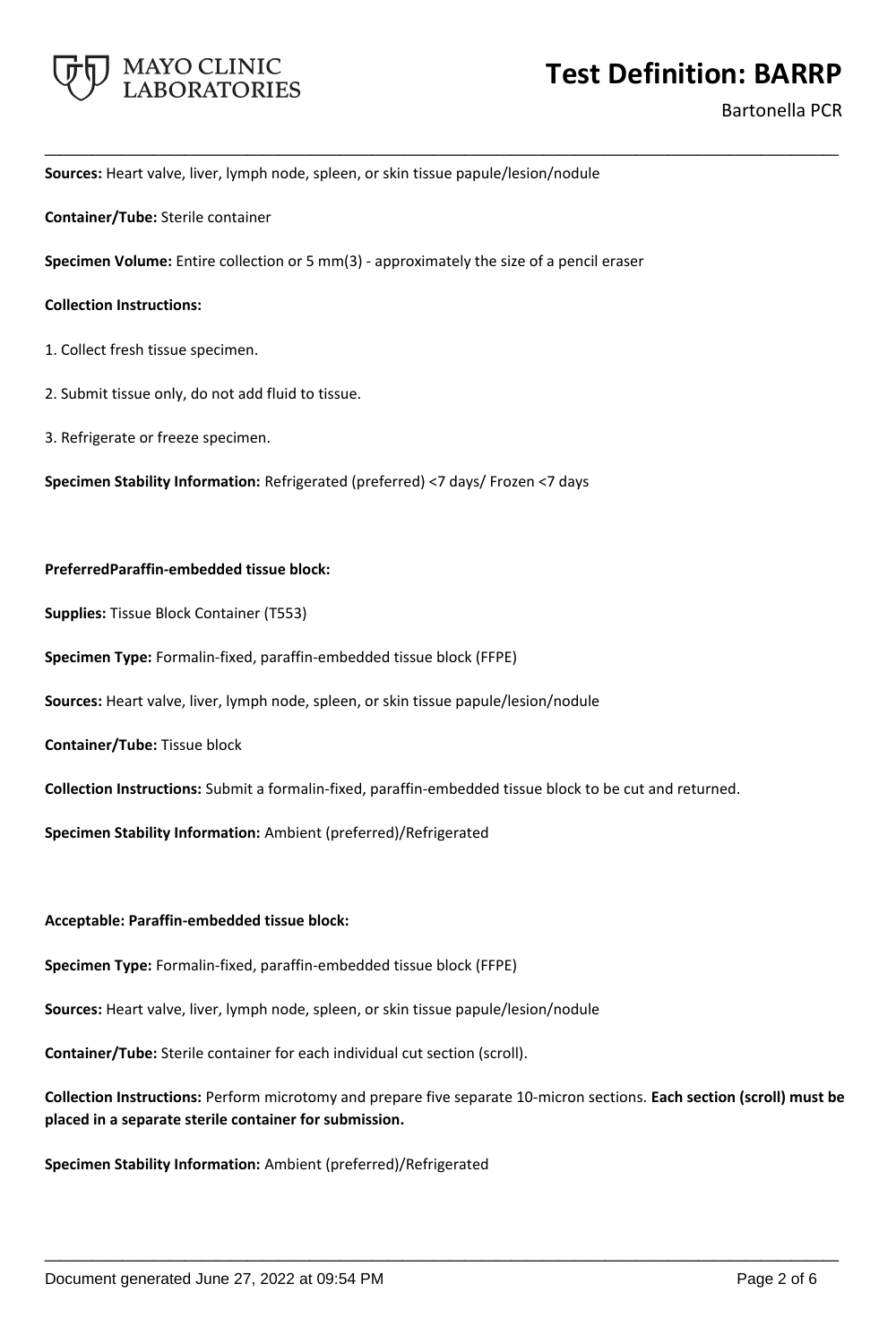

Bartonella PCR

#### **Specimen Type:** Fluid

**Sources:** Cerebrospinal or ocular (eg, vitreous humor fluid)

**Container/Tube:** Sterile vial

**Specimen Volume:** 0.5 mL

**Specimen Stability Information:** Refrigerated (preferred) <7 days/Frozen <7 days

**Specimen Type:** Synovial fluid

**Container/Tube:**

**Preferred:** Lavender top (EDTA)

**Acceptable:** Pink top (EDTA), royal blue top (EDTA), sterile vial containing EDTA-derived aliquot, red clot tube (no anticoagulant), or sterile container

**\_\_\_\_\_\_\_\_\_\_\_\_\_\_\_\_\_\_\_\_\_\_\_\_\_\_\_\_\_\_\_\_\_\_\_\_\_\_\_\_\_\_\_\_\_\_\_\_\_\_\_**

**Specimen Volume:** 0.5 mL

**Collection Instructions:** Send specimen in original tube (preferred).

**Specimen Stability Information:** Refrigerated (preferred) <7 days /Frozen <7 days

#### **Forms**

If not ordering electronically, complete, print, and send a [Microbiology Test Request](https://www.mayocliniclabs.com/it-mmfiles/Microbiology_Test_Request_Form.pdf) (T244) with the specimen.

#### **Reject Due To**

Tissue Tissue in formalin, formaldehyde, or acetone; bone marrow; slides

#### **Specimen Minimum Volume**

Fresh tissue or biopsy: 5 mm(3)

Paraffin-embedded tissue block: two 10-micron sections

Fluid: 0.5 mL

# **Specimen Stability Information**

| <b>Specimen Type</b> | <b>Temperature</b> | <b>Time</b> | <b>Special Container</b> |
|----------------------|--------------------|-------------|--------------------------|
| Varies               | Varies (preferred) |             |                          |

**\_\_\_\_\_\_\_\_\_\_\_\_\_\_\_\_\_\_\_\_\_\_\_\_\_\_\_\_\_\_\_\_\_\_\_\_\_\_\_\_\_\_\_\_\_\_\_\_\_\_\_**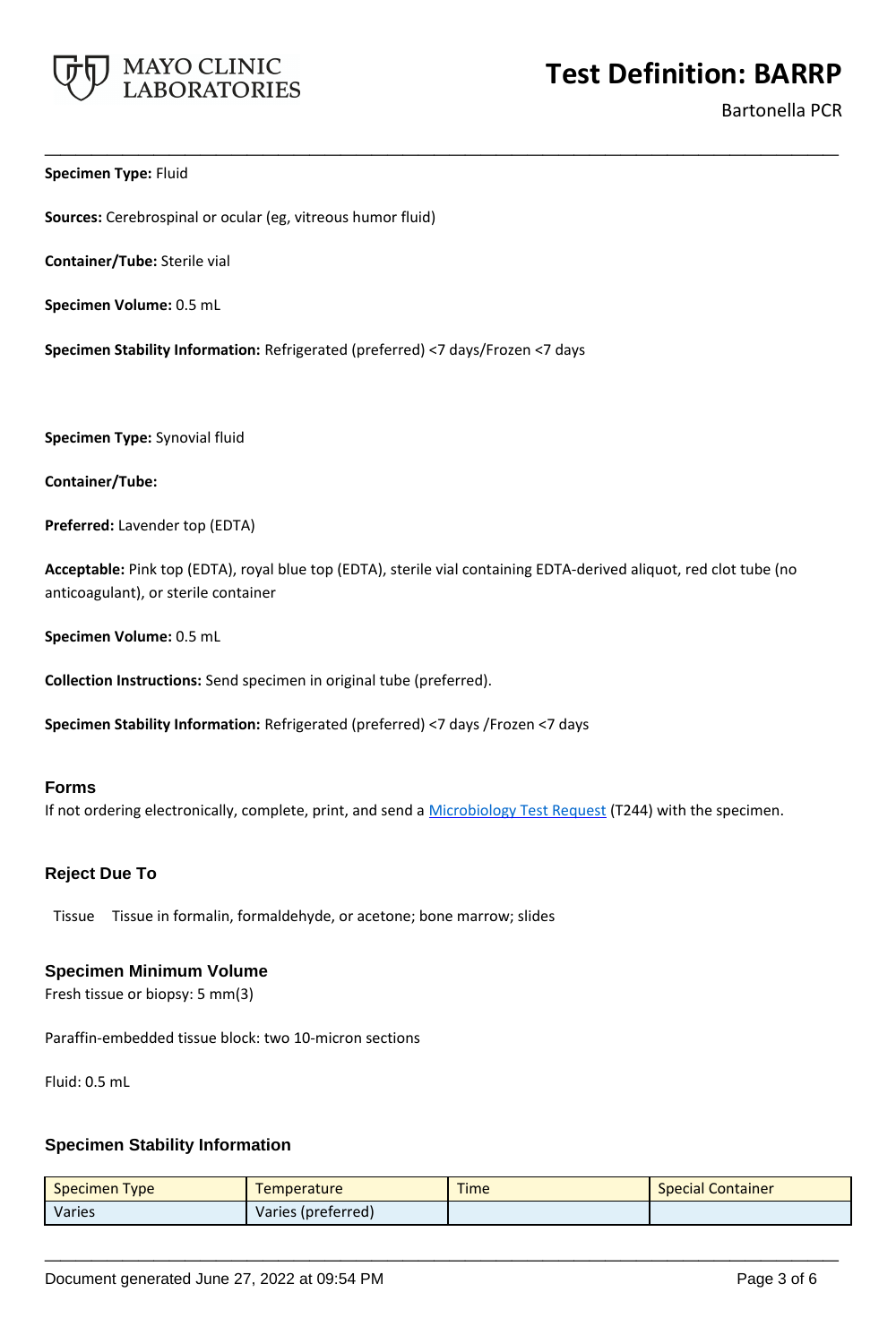

Bartonella PCR

# **Clinical & Interpretive**

### **Clinical Information**

*Bartonella henselae* and *B quintana* are small, pleomorphic Gram stain-negative bacilli that are difficult to isolate by culture due to their fastidious growth requirements. *B henselae* has been associated with cat scratch disease, bacillary angiomatosis, peliosis hepatitis, and endocarditis. *B quintana* has been associated with trench fever, bacillary angiomatosis, and endocarditis.

**\_\_\_\_\_\_\_\_\_\_\_\_\_\_\_\_\_\_\_\_\_\_\_\_\_\_\_\_\_\_\_\_\_\_\_\_\_\_\_\_\_\_\_\_\_\_\_\_\_\_\_**

The diagnosis of *Bartonella* infection has traditionally been made by Warthin-Starry staining of infected tissue or serology. However, these methods may be falsely negative or nonspecific, respectively. Culture is insensitive.

Evaluation of infected tissue using PCR has been shown to be an effective tool for diagnosing *Bartonella* infection. Mayo Clinic Laboratories has developed a real-time PCR test that permits rapid identification of *Bartonella* species. The assay targets a unique sequence of the citrate synthase gene present in *Bartonella* species.

**Reference Values** Not applicable

#### **Interpretation**

A positive result indicates the presence of *Bartonella* species DNA.

A negative result indicates the absence of detectable *Bartonella* DNA, but does not negate the presence of the organism and may occur due to inhibition of PCR, sequence variability underlying primers or probes, or the presence of *Bartonella*  DNA in quantities less than the limit of detection of the assay.

#### **Cautions**

This test does not differentiate between *Bartonella henselae* and *B quintana*.

Test results should be used as an aid in diagnosis. The single assay should not be used as the only criteria to form a clinical conclusion, but results should be correlated with patient symptoms and clinical presentation. A negative result does not negate the presence of the organism or active disease.

**\_\_\_\_\_\_\_\_\_\_\_\_\_\_\_\_\_\_\_\_\_\_\_\_\_\_\_\_\_\_\_\_\_\_\_\_\_\_\_\_\_\_\_\_\_\_\_\_\_\_\_**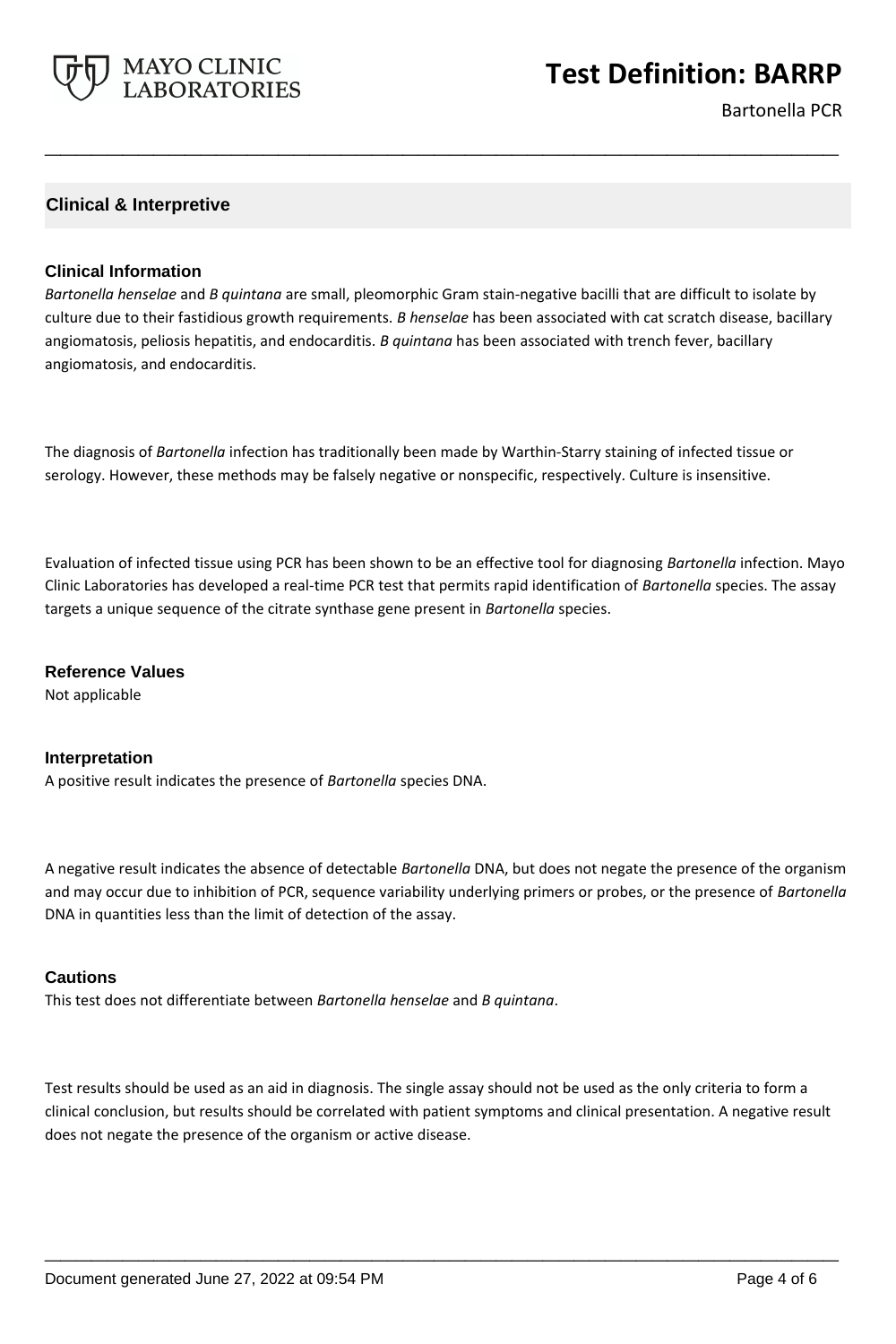

Inhibition of less than 2% has been noted in formalin-fixed, paraffin-embedded tissues. In a study of 178 ocular fluids, no inhibition was detected, although this is a possibility due to the relatively small number of specimens tested.

**\_\_\_\_\_\_\_\_\_\_\_\_\_\_\_\_\_\_\_\_\_\_\_\_\_\_\_\_\_\_\_\_\_\_\_\_\_\_\_\_\_\_\_\_\_\_\_\_\_\_\_**

# **Clinical Reference**

1. Karem KL, Paddock CD, Regnery RL: *Bartonella henselae*, *B. quintana*, and *B. bacilliformis*: historical pathogens of emerging significance. Microbes Infect 2000 August;2(10):1193-1205

2. Agan BK, Dolan MJ: Laboratory diagnosis of *Bartonella* infections. Clin Lab Med 2002 December;22(4):937-962

3. Maguina C, Gotuzzo E: Bartonellosis. New and old. Infect Dis Clin North Am 2000 March;14(1):1-22

4. Vikram HR, Bacani AK, Devaleria PA, et al: Bivalvular *Bartonella henselae* prosthetic valve endocarditis. J Clin Microbiol 2007 December;45(12):4081-4084

5. Lin EY, Tsigrelis C, Baddour LM, et al: Candidatus Bartonella mayotimonensis and endocarditis. Emerg Infect Dis 2010 Mar;16(3):500-503

# **Performance**

# **Method Description**

Bacterial nucleic acid is extracted from the specimen using the automated MagNA Pure instrument. The purified DNA is placed on the LightCycler instrument, which amplifies and monitors by fluorescence the development of target nucleic sequences after each PCR cycle. A specific target sequence from *Bartonella* species is amplified and the resulting segment is detected using specific hybridization probes. Detection of the *Bartonella* target is performed through melting curve analysis using the LightCycler software.(Cockerill FR, Uhl JR: Applications and challenges of real-time PCR for the clinical microbiology laboratory. In Rapid Cycle Real-Time PCR Methods and Applications. Edited by U Reischl, C Wittwer, F Cockerill. Berlin, Germany, Springer-Verlag, 2002 pp 3-27; Dumler JS, Carroll KC, Patel R: *Bartonella*. In Manual of Clinical Microbiology. 12th edition. Edited by K Carroll, M Pfaller. Washington DC, ASM Press, 2019, pp 893-904)

**\_\_\_\_\_\_\_\_\_\_\_\_\_\_\_\_\_\_\_\_\_\_\_\_\_\_\_\_\_\_\_\_\_\_\_\_\_\_\_\_\_\_\_\_\_\_\_\_\_\_\_**

**PDF Report** No

**Specimen Retention Time**

1 week

**Performing Laboratory Location** Rochester